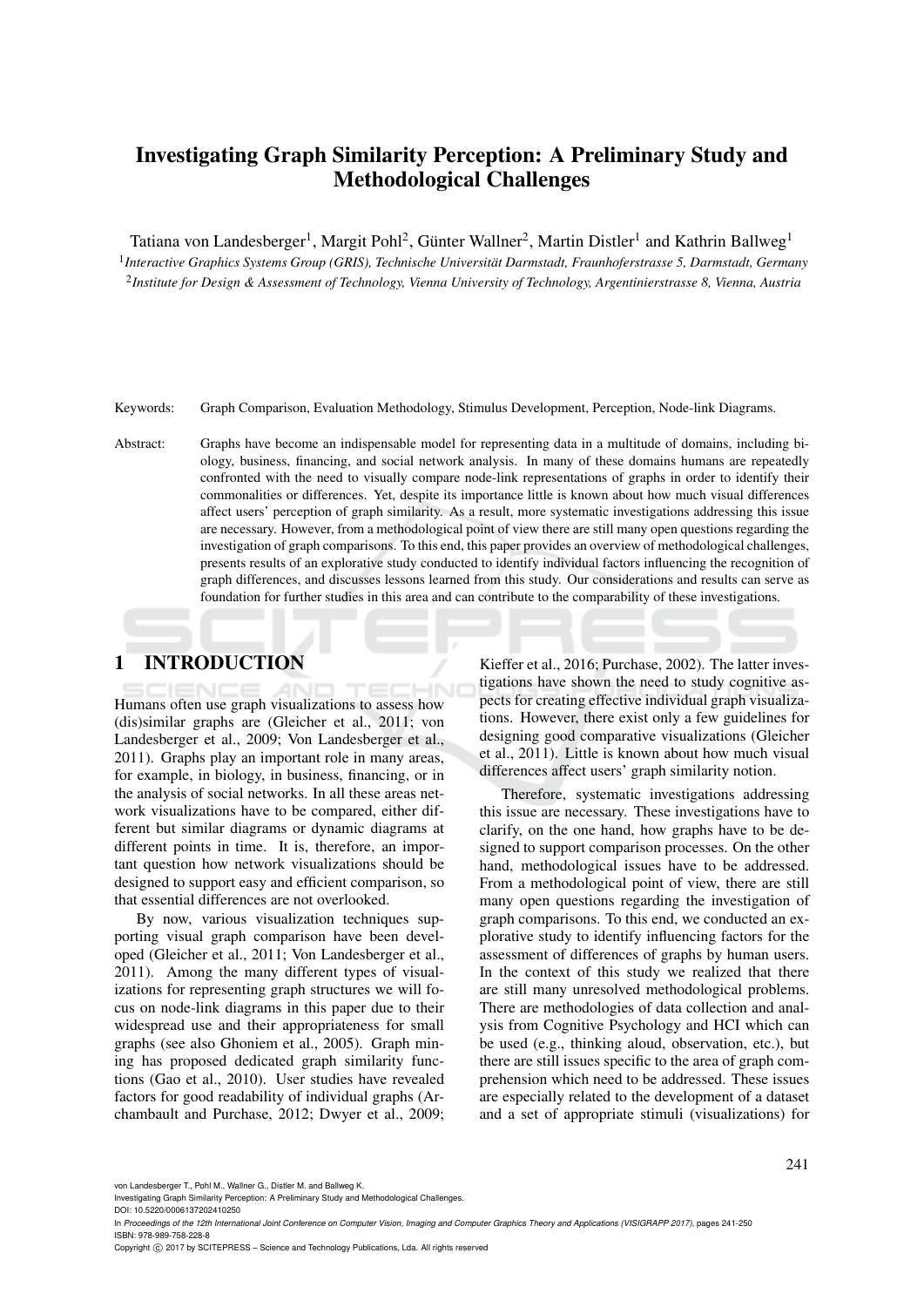the investigation to ensure that the investigations are valid and yield results which are useful for designers. Based on the research questions, the dataset, the graph layout and structure, and the variations of elements of the graphs have to be planned carefully to cover the relevant issues in this context. This is a non-trivial question which is rarely discussed in the visualization community. A clarification of these issues can also aid further research in other areas of information visualization. In Section 2 we will provide an overview of these problems.

To address these issues we conducted a study of perceived similarities between pairs of small labeled networks shown as juxtaposed node-link diagrams (see Section 4). We analyzed users' ratings and statements during visual graph comparison. To avoid confounding effects, we constrained the study to small static comparisons. We present lessons learned from this study (see Section 6). The presented considerations for methodological issues can serve as a basis for further studies, enabling comparability among future investigations.

### 2 CHALLENGES

1. *Definition of an appropriate dataset:* The development of an appropriate dataset is a challenging endeavor. In research on perceived graph similarity, researchers have to decide between realistic and synthetic datasets. Realistic datasets have the advantage of supporting ecological validity. On the other hand, the analysis of the perception of similarity of graphs has to be based on a systematic variation of elements of the graph. Realistic datasets often do not contain or allow for all these variations. Therefore, in many cases a synthetic dataset is better suited to support such research. Such a dataset has to be developed according to the research questions of the study. Another important issue is also the content (e.g., the node labels) of the dataset. Previous knowledge of participants of a study about the dataset might vary considerably and produce unintended effects.

2. *Development of appropriate visualizations (stimuli):* When studying the utility and usability of a visualization the design of the study material is of huge importance. Researchers have to explain their assumptions about the influence of the features of the visualizations on the behavior of the users. In the context of graphs and especially graph comparison, there are three main influencing factors:

• *Graph layout and structure:* The influence of the graph layout and structure is obvious. On the one hand, the graph layout should reflect the nature of the tasks potential users of these graphs would want to solve. On the other hand, the appearance of the graph should enable the researchers to clearly identify influencing elements. Researchers have to consider the trade-off between these two. Sometimes, a less realistic visualization is a better way to identify which factors influence the users' behavior.

- *Complexity of the graphs:* Graphs which are too complex might be difficult to investigate because not all influencing factors can be isolated. Graphs can have different substructures. Even in simple graphs, there are central and peripheral nodes. Changes in these nodes have different consequences on the perception of graph similarity. More complex graphs can contain subgroups which are clustered together. Adding meaningful labels to graphs increases their complexity and also influences the perception of differences in certain ways.
- *Size of the graphs:* The size of the graphs to be compared is highly relevant. Basic research in psychology indicates that simple graphs should be used to be able to easily identify influencing factors and avoid confounding effects. On the other hand, larger graphs are more realistic and help to understand how graph comparison works in real life. We decided to use small graphs for the initial investigation presented in this paper to avoid confounding variables. The research process in psychology, and more generally, in social sciences is based on the idea that clear causal relationships between independent and dependent variables can only be identified when all additional influencing factors can be determined by the researcher and kept constant (Bortz and Döring, 2007; Zimbardo and Gerrig, 2008). When investigating large graphs, a considerable number of additional influencing variables has to be taken into consideration, because of the amount of information available and also because occlusion makes perception of nodes, links, and labels difficult (Huang et al., 2006b; McGee and Dingliana, 2012). We think that it is necessary to start with very simple graphs to identify basic mechanisms of perception. When this is achieved it is possible to add additional complexity in the future.

3. *Systematic variation of elements of the visualization:* An important issue is the question which elements of a visualization should be considered for the investigation. It is often not possible to consider all kinds of features of a visualization in a study, therefore, researchers have to restrict their research to specific elements. In graphs, such elements might be the structure or layout of the graph, the design of edges,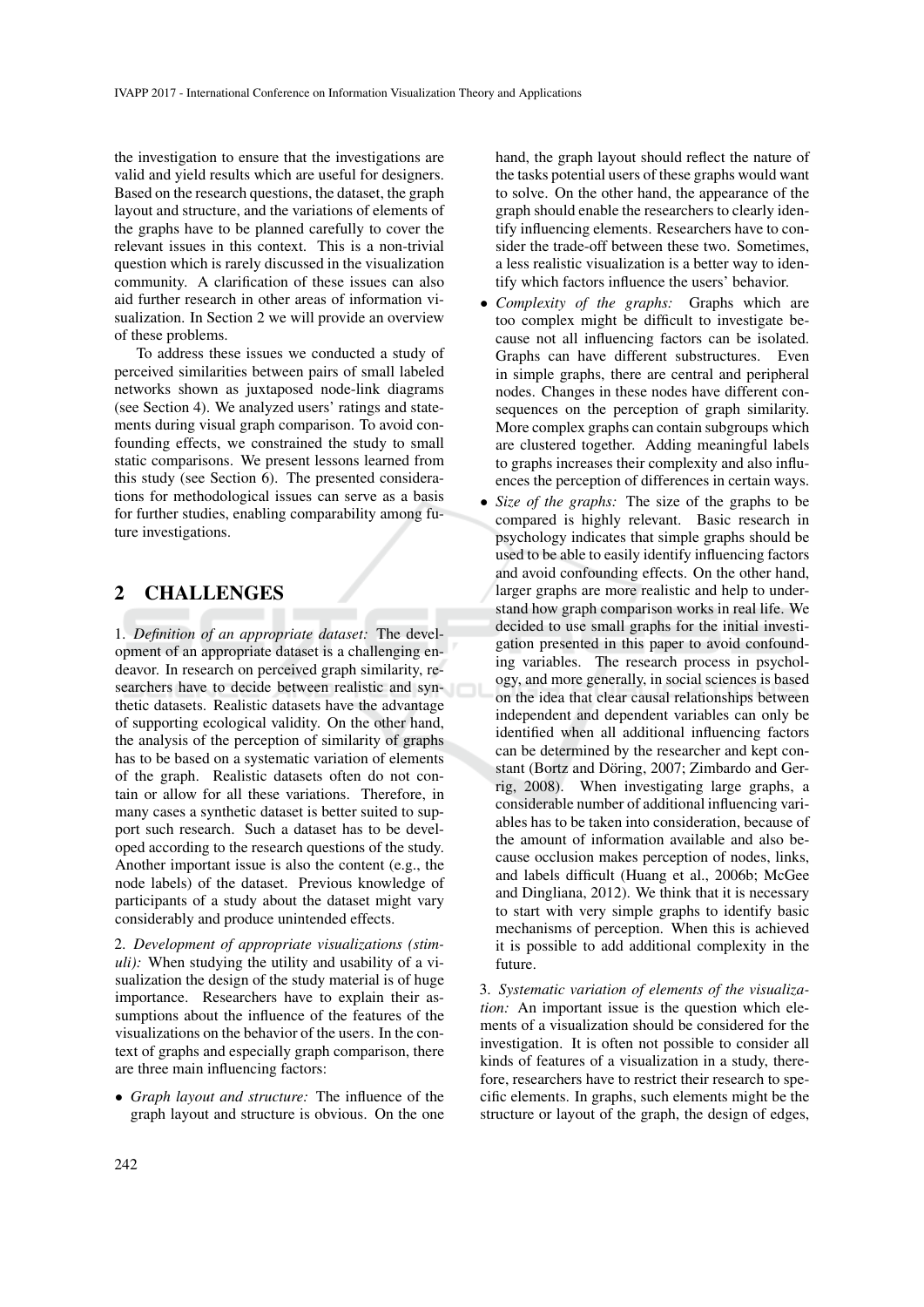edge crossings, usage of color, design of nodes, content (e.g., labels) of nodes etc. If a researcher, for example, investigates the influence of edge crossings, the number of edges between nodes, or the node labels on the perception of graph similarity, these elements have to be varied according to a systematic plan. If these features are varied in combination, the number of possible combinations will quickly become huge. Therefore, not all variations can usually be taken into account because participants of experiments will get tired after a fairly limited number of trials. Thus, researchers have to choose which variations to include in their experiment. This decision will depend on the research question.

4. *Interaction possibilities:* Interaction possibilities are also elements of a visualization which influence the users' behavior, but they have a specific character. Sometimes, it makes sense to provide only a few interaction possibilities to be able to identify the influence of these possibilities on the sensemaking activities of the users more clearly. If there are too many interaction possibilities in a user test, then it becomes difficult to analyze the individual influence of each of these possibilities because they might influence each other. Interaction possibilities which are especially relevant for graph comparison are, for example, highlighting specific areas of the graph, the possibility for users to draw on top of the graph to annotate certain areas, or moving parts of the graph around.

5. *Measurement of graph similarity:* Beside the issues discussed above, the question on how to measure the responses from study participants deserves specific mention as it is an often underestimated yet essential factor in study design. Quantitative methods may be more economical when dealing with large sample sizes but may miss contextual detail such as why humans perceive graphs as more or less similar. However, the *why* may be especially important in such kind of investigations. Qualitative methods may shed light on this issue but are more time-consuming and may thus limit the number of participants. Thus, a mixed-methods approach, merging quantitative measurements with qualitative methods (e.g., thinking aloud, video capture, or annotations) seems promising. In terms of quantitative measurements, the type of response scale (e.g., dichotomous, nominal, ordinal, continuous) should also be selected with care as it affects how nuanced the characterization of similarity will be. Lastly, it also remains largely unclear how many scales are appropriate for measuring graph similarity, that is, should a single scale or multiple scales focusing on different aspects of similarity (e.g., structure, content) be used.

6. *Task:* Lastly, the types of tasks users should per-

form need to be considered when designing and evaluating visualizations (for a general discussion see, e.g., Schulz et al. (2013) while Lee et al. (2006) provide an overview of common tasks related to graph data analysis). Consequently and ideally, the types of tasks should thus also be taken into account when studying the perception of graph similarities. For example, if users are performing exploratory tasks their notion of similarity may be influenced by other factors than when users engage in specific goal directed tasks such as, for instance, assessing differences regarding the number of adjacent nodes.

### 3 RELATED WORK

In the following we briefly review visual network comparison techniques and work concerned with perception and cognition factors in graph readability.

### 3.1 Graph Comparison Visualization

Recent papers survey network visualization and visual comparison (Beck et al., 2014; Gleicher et al., 2011; Hadlak et al., 2015; Vehlow et al., 2015; Von Landesberger et al., 2011). Visual network comparison techniques deal with two or with many networks (Bremm et al., 2011; Graham and Kennedy, 2010). Gleicher et al. (2011) present three main categories of visual comparison techniques, including juxtaposition which is easy to create and understand. Juxtaposed views are sometimes extended by linking the corresponding nodes between the graphs (Collins and Carpendale, 2007; Holten and Van Wijk, 2008). However, this can be misleading if links do not represent the inner graph structure well (Bremm et al., 2011). Highlighting of similar parts shows commonalities (Bach et al., 2014; Bremm et al., 2011; Holten and Van Wijk, 2008), and collapsing the identical parts emphasizes differences (Archambault, 2009). Both, however, need a graph matching or similarity function. While juxtaposition relies on user's memory, superposition makes use of perception for comparison but can, in turn, lead to clutter and does not scale well. Explicit encoding shows the computerdetermined comparison directly, but encounters problems with decontextualization and encoding understandability. In contrast, juxtaposition gives the user full freedom to determine his/her comparison interpretation – which is essential for our study. Thus, we aim to clarify, which factors influence human's notion of graph similarity eventually leading to design guidelines.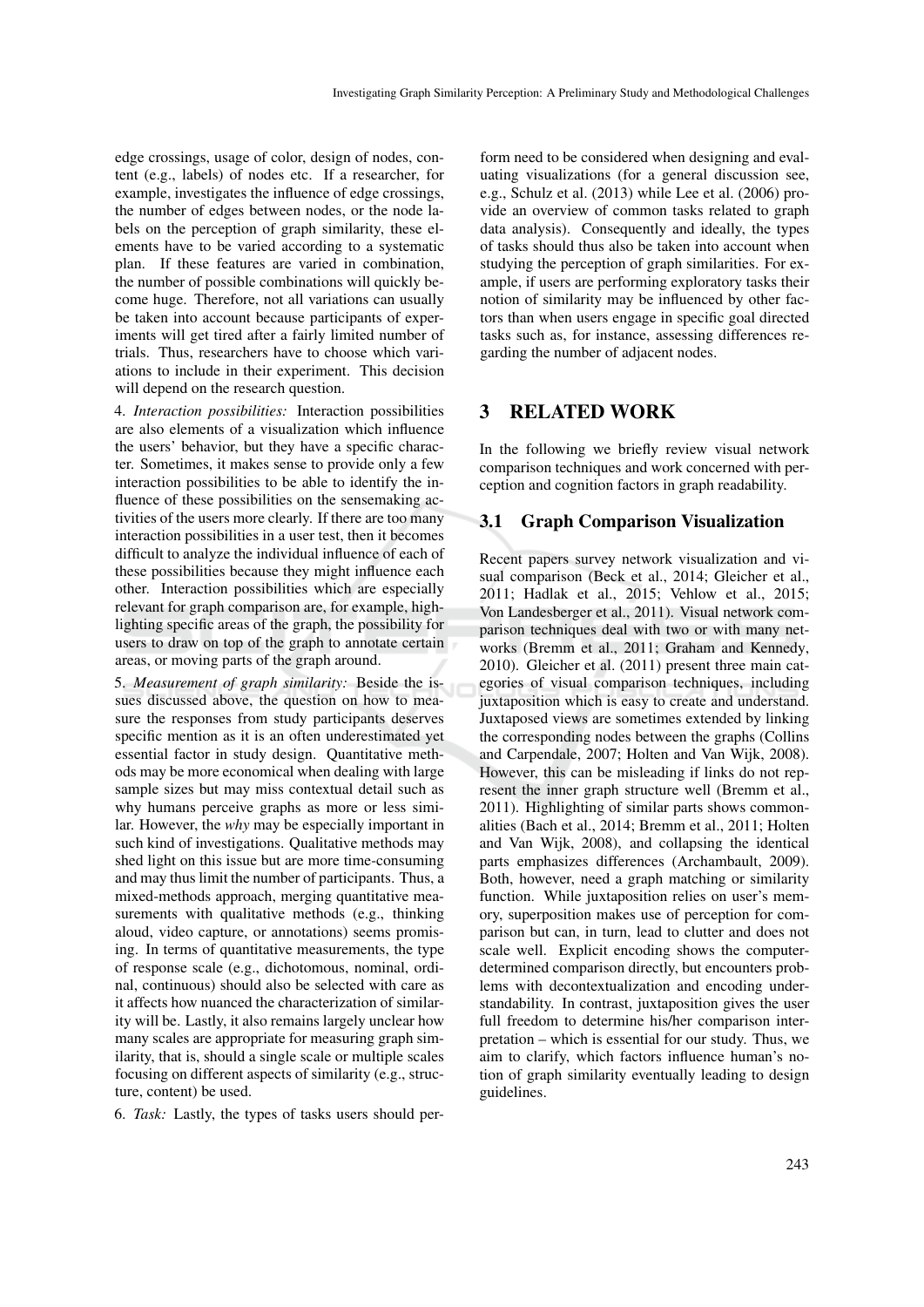### 3.2 Perception and Cognition Aspects in Graph Visualization

Several works focus on the *readability* of single graphs. Research has identified the following graph readability factors: graph design, graph aesthetics and layout, graph size, graph semantics as well as users' background. Huang et al. (2006a) advise how to design node-link diagrams. They suggest, for example, to highlight important nodes, to put the most important nodes on the top or in the center, or to cluster nodes which belong to the same group. Holten and van Wijk (2009) recommend designs for directed edges and Tennekes and de Jonge (2014) suggest node coloring in hierarchies. McGrath et al. (1997) state that layout can influence the interpretation of graphs. Graph aesthetics, such as edge crossing minimization, edge length homogeneity, edge angle specifics, or edge bends play a role for creating readable layouts (see Kobourov et al., 2014; Purchase, 2002; Purchase et al., 2007). Several studies analyzing human views on graph layouts showed that humans prefer force-directed-like layouts for small undirected graphs, (e.g., Dwyer et al., 2009; Kieffer et al., 2016; McGee and Dingliana, 2012).

It is generally accepted that larger networks are more difficult to process because of the amount of information available and also because occlusions make the perception of nodes, links, and labels more difficult (Huang et al., 2006b; McGee and Dingliana, 2012). Semantic aspects also influence graph perception (Purchase et al., 2001). Novick (2006) indicates that performance in the interpretation of node-link diagrams depends on the layout of the graph as well as on the content knowledge of the users. Körner (2005) also argues that graph comprehension is a process integrating visual and conceptual knowledge. The layout of the graph has to reflect the specific nature of the content, otherwise comprehension may fail.

Only a limited number of studies on perception and cognitive aspects in comparison of node-link diagrams exists. Some interesting insights can be gained from user studies dealing with dynamic graph visualization (e.g., Archambault et al., 2011). Dynamic graphs are often presented as several time slices one after the other (Bach et al., 2014; Beck et al., 2014) and users have to compare these time slices. Archambault and Purchase (2012) argue that memorability plays an important role. For example, Diehl and Görg (2002) proposed a layout for dynamic graphs preserving the users' mental model. Memorability also plays an important role for juxtaposed graph comparison, especially for larger graphs (Tominski et al., 2012).

### 4 STUDY DESIGN

The goal of this preliminary study is to identify factors which possibly influence the perceived similarity of small star-shaped networks (see Section 4.1). To streamline our study we focused on a subset of factors inspired both by literature and our experience with visual network comparisons. This initial subset is, of course, by no means complete but it covers a variety of frequently occurring changes in graphs.

 $\mathbf{F}_1$  – The number of visually apparent edge changes.

 $\mathbf{F}_2$  – Changes in edge crossings as edge crossings are a factor in graph aesthetics known to influence graph readability (Purchase, 2002).

 $\mathbf{F}_3$  – Altering the label of the central node.

 $\mathbf{F}_4$  – Exchanging labels between peripheral nodes while keeping the graph structure the same (cf. *GP1* in Table 1).

 $\mathbf{F}_5$  – Familiarity with the theme of the graph as familiarity may influence graph interpretability (cf. Körner, 2005; Novick, 2006).

 $\mathbf{F}_6$  – Professional background since people with graph theory knowledge may focus more on structural changes rather than on visual differences (McGrath and Blythe, 2004).

**JBLICATIONS** 

# 4.1 Data Set

As pointed out above we focused on differences between pairs of juxtaposed labeled node-link diagrams for our first preliminary study. Because of the multitude of factors which may affect the perceived similarity of graphs we confined the experiment to small graphs. While this admittedly may limit the generalizability of our results to graphs of varying sizes this setting allowed for more control over confounding factors. Specifically, we used a star-shape-like graph structure with one central node and five nodes on the periphery which can also have edges between them. In these pairs we encoded various differences which – according to our hypotheses stated above – may influence the perceived similarity of two graphs. The dataset was composed of 11 graph pairs (GPs), each consisting of a reference graph and an altered graph (see Table 1).

Changes in Edge Structure. We included visual edge additions (see *GP3*, *GP4*, *GP7*) and edge deletions. Edge deletions were combined with additions (i.e., edge moves, see *GP9*, *GP10*, *GP11*). These changes occurred at various locations in the graph (compare, e.g., *GP3* and *GP7*).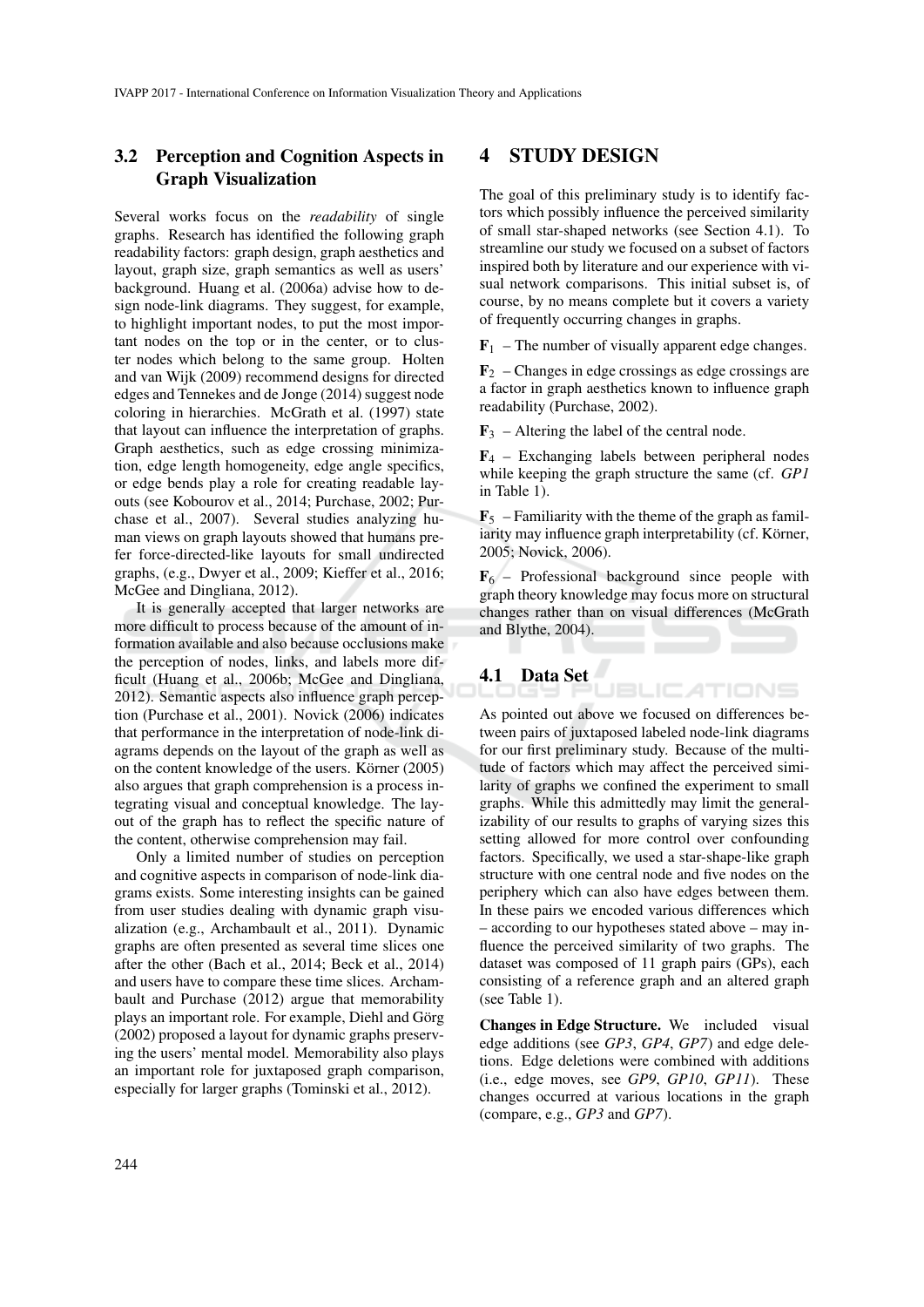Table 1: Overview of the experiment graphs (Hollywood theme) with their encoded change factors (*F*1 = number of edge changes,  $F2$  = edge crossing change,  $F3$  = label change altering the meaning,  $F4$  = label change without changing the meaning). Node labels were shortened for illustration purposes. A = Actor, M = Musician, BP = Brad Pitt, AJ = Angelina Jolie,  $J\overline{L}$  = Jennifer Lopez, WS = Will Smith, and BW = Bruce Willis.

|                 | <b>Graph Pair</b>                                                                                              |                                                                                                       | $F_1$            | $\mathbf{F}_2$ | $\mathbf{F}_3$ | F <sub>4</sub> | <b>Description</b>                                                                             |
|-----------------|----------------------------------------------------------------------------------------------------------------|-------------------------------------------------------------------------------------------------------|------------------|----------------|----------------|----------------|------------------------------------------------------------------------------------------------|
| GPI             | $\rm BP$<br>$_{\rm [BW]}$<br>$\rm{AJ}$<br>A<br>ws<br>$\rm JL$                                                  | B<br>ws<br>(BW<br>A<br>$\rm AJ$<br>$\rm JL$                                                           | $\boldsymbol{0}$ | NO             | NO             | <b>YES</b>     | Label switch between AJ and<br>WS.                                                             |
| GP <sub>2</sub> | $\rm BP$<br>$_{\rm BW}$<br>AJ<br>A<br>(ws)<br>$_{\rm JL}$                                                      | $\rm BP$<br>$\left( \mathbf{A}\mathbf{J}\right)$<br>(BW<br>$\mathbf M$<br>ws <sup>1</sup><br>$\rm JL$ | $\boldsymbol{0}$ | N <sub>O</sub> | <b>YES</b>     | NO             | Label of central node changed.                                                                 |
| GP3             | $\rm BP$<br>$_{\rm BW}$<br>$\mathbf{A}\mathbf{J}$<br>A<br><b>WS</b><br>$\rm JL$                                | $\rm BP$<br>(BW<br>$\rm{AJ}$<br>A<br>(ws)<br>JL                                                       | $\mathbf{1}$     | NO             | NO             | NO             | Added edge between AJ and<br>BP. Note, AJ and BP are a cou-<br>ple.                            |
| GP4             | <b>BP</b><br>(BW)<br>AJ<br>$\mathbf{A}$<br>WS<br>$_{\rm JL}$                                                   | BP<br>$_{\text{BW}}$<br>AJ<br>A<br>WS<br>$_{\rm JL}$                                                  |                  | NO             | NO.            | <b>YES</b>     | Added edge between BP and<br>BW, AJ and BW switched la-<br>bels.                               |
| GP5             | <b>BP</b><br>$_{\rm BW}$<br>$\Delta J$<br>A<br>ws<br>$_{\rm JL}$                                               | A<br>(BW)<br>B<br>$\mathbf{A}\mathbf{J}$<br>(ws)<br>J <sub>L</sub>                                    |                  | NO             | YES            | NO             | A and BP switched labels and<br>thus central node has changed;<br>added edge between A and AJ. |
| GP6             | <b>BP</b><br>(BW)<br>$\mathbf{A}$ <b>J</b><br>$\boldsymbol{\rm{A}}$<br>$\left(\frac{WS}{e}\right)$<br>$\rm JL$ | A<br>AJ<br>$_{\rm (BW)}$<br>$\rm BP$<br>WS<br>$\rm JL$                                                | $\overline{2}$   | NO             | <b>YES</b>     | NO             | Same changes as in GP5, but<br>with a second added edge (be-<br>tween A and BW).               |
| GP7             | $\rm BP$<br>BW<br>$\boldsymbol{\mathsf{A}}$<br>$\mathbf{A}\mathbf{J}$<br>WS<br>$_{\rm JL}$                     | B<br>$\rm AJ$<br>(BW<br>$\boldsymbol{\rm{A}}$<br>ws<br>$_{\rm JL}$                                    | 1                | NO             | NO             | NO             | Added edge between WS and<br>JL.                                                               |
| GP8             | $\rm BP$<br>$_{\rm BW}$<br>$\rm{AJ}$<br>A<br>$_{\rm JL}$<br>WS                                                 | B<br>(BW<br>AJ<br>$\boldsymbol{\rm{A}}$<br>$\rm JL$<br>WS                                             | $\boldsymbol{0}$ | NO             | <b>YES</b>     | NO             | A and AJ switched labels thus<br>altering the central node.                                    |
|                 |                                                                                                                |                                                                                                       |                  |                |                |                | continued on next page                                                                         |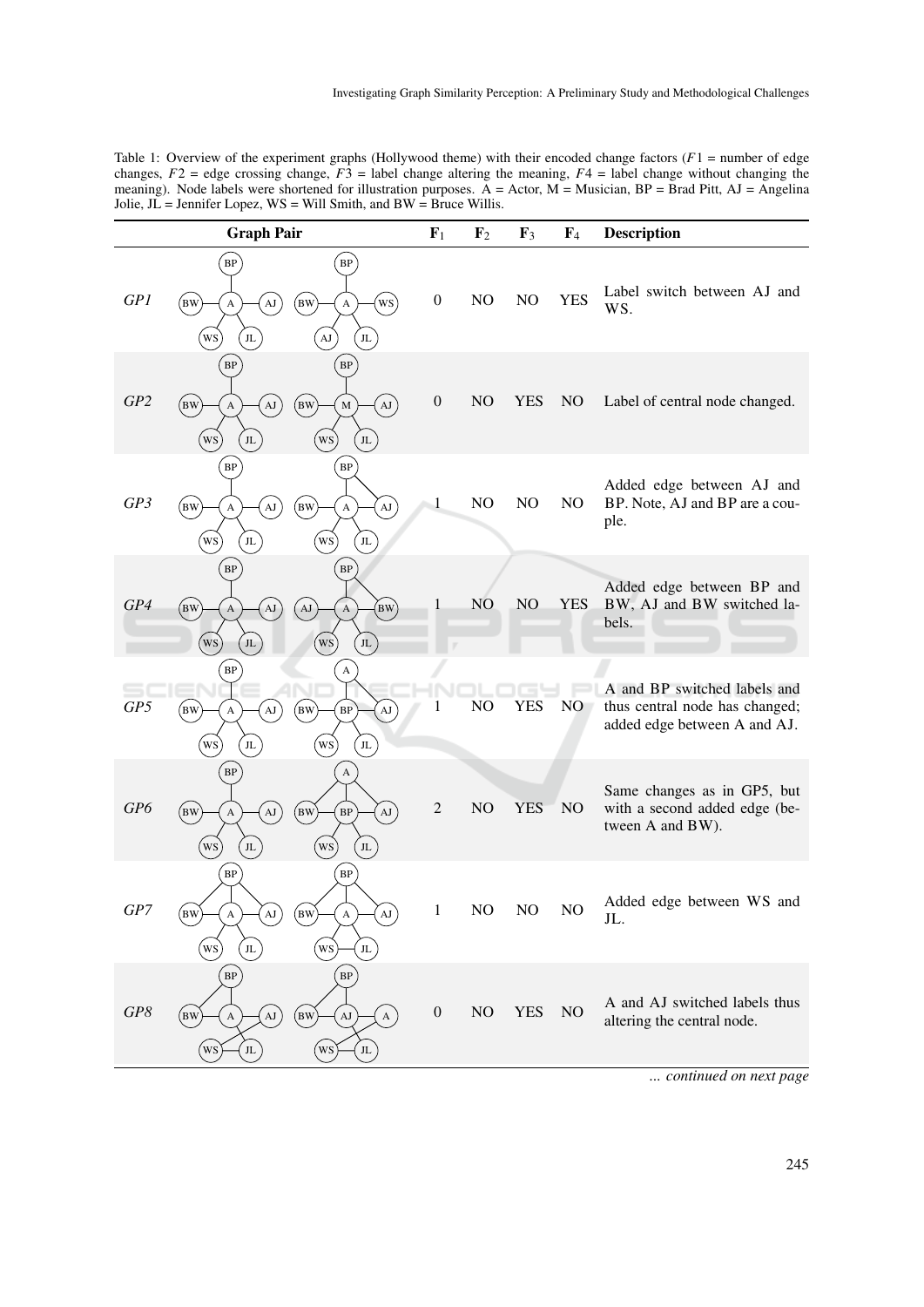|      | <b>Graph Pair</b>                                                                                               | ${\bf F}_1$    | $\mathbf{F}_2$ | $\mathbf{F}_3$ | $\mathbf{F}_4$ | <b>Description</b>                                                                                                        |
|------|-----------------------------------------------------------------------------------------------------------------|----------------|----------------|----------------|----------------|---------------------------------------------------------------------------------------------------------------------------|
| GP9  | BP<br>BP<br>(BW<br>AJ<br><b>BW</b><br>AJ<br>A<br>A<br>WS<br>WS<br>JL<br>JL                                      | 2              | N <sub>O</sub> | NO.            | NO.            | Removed edge between A and<br>WS; added edge between WS<br>and JL.                                                        |
| GPIO | <b>BP</b><br><b>BP</b><br>(BW<br>AJ<br>AJ<br><b>BW</b><br>$\mathbf{A}$<br>A<br>WS<br>WS<br>J <sub>L</sub><br>JL | $\overline{2}$ | YES            | N <sub>O</sub> | N <sub>O</sub> | Added edge between AJ and<br>BP; removed edge between<br>AJ and WS. This also removes<br>the edge crossing.               |
| GPI1 | BP<br><b>BP</b><br>(BW<br>AJ<br><b>BW</b><br>AJ<br>A<br>A<br>JL<br>WS<br>JL<br>WS                               | $\overline{2}$ | YES            | NO.            | N <sub>O</sub> | Same changes as in GP10 (add<br>and remove edge $-$ removing<br>edge crossing) but the refer-<br>ence graph is different. |

Changes in Edge Crossings. Edge crossings were present in four reference graphs (*GP8* – *GP11*) of which two pairs also encoded a change in edge crossing (*GP10* and *GP11*).

Change of Center Node. The central node of the star-like graph has a label which attributes meaning to the graph. Peripheral nodes support this meaning. Consequently, this allowed us to test if changing the label of the central node has semantic implications.

#### Label Exchange between Peripheral Nodes.

Switching labels on the periphery does not influence the graph structure but can be considered as a kind of node reordering. This allowed us to test how much influence the order of nodes has on the graph similarity.

Graph pairs *GP4*, *GP5*, and *GP6* encoded multiple of the above described differences. Each graph pair existed twice, once labeled with names of Hollywood actors and once with psychology personalities, resulting in a total of 22 graph pairs  $(2 \times 11)$ . This allowed us to assess the factor of familiarity  $(F_5)$ .

#### 4.2 Procedure

The study was conducted in a controlled environment (room, table, etc.) on a laptop with touchscreen and a touch-enabled pen. At the beginning the participants were informed about the goal and the procedure of the study. Next, they were instructed on how to use the tool after which a training phase with a set of three to five graph pairs followed. Participants were asked to consider content aspects as well as structural aspects. Once the participants felt confident with the tool the

main study – consisting of two parts in random order – was conducted: comparing graph pairs with Hollywood actors and with the psychology theme. For that purpose the reference graph and the altered graph were shown side-by-side. Within each part all studied graph pairs were shown in random order. For each pair participants had to rate its similarity on an 8-point scale ( $0 = \text{very different to } 7 = \text{identical}$ ). During the study thinking aloud protocols were recorded which were then transcribed and analyzed for reoccurring themes. Participants could also make drawings using the user interface. The study lasted between 30 and 60 minutes.

### 4.3 Participants

We recruited 24 volunteers – master students and research assistants – from the [anonymous] university. 12 subjects had a major in computer science and 12 subjects had a background in psychology  $(F_6)$ . Subjects were between 18 and 35 years of age with equal proportion of females and males. Psychology subjects, in contrast to computer science subjects, had no background in graph theory or in network visualization. All participants but one stated to be familiar with Hollywood actors and only two participants stated to be familiar with psychological personalities. Thus, we assumed that participants were familiar with the Hollywood topic and the opposite was the case for the psychology topic  $(F_5)$ .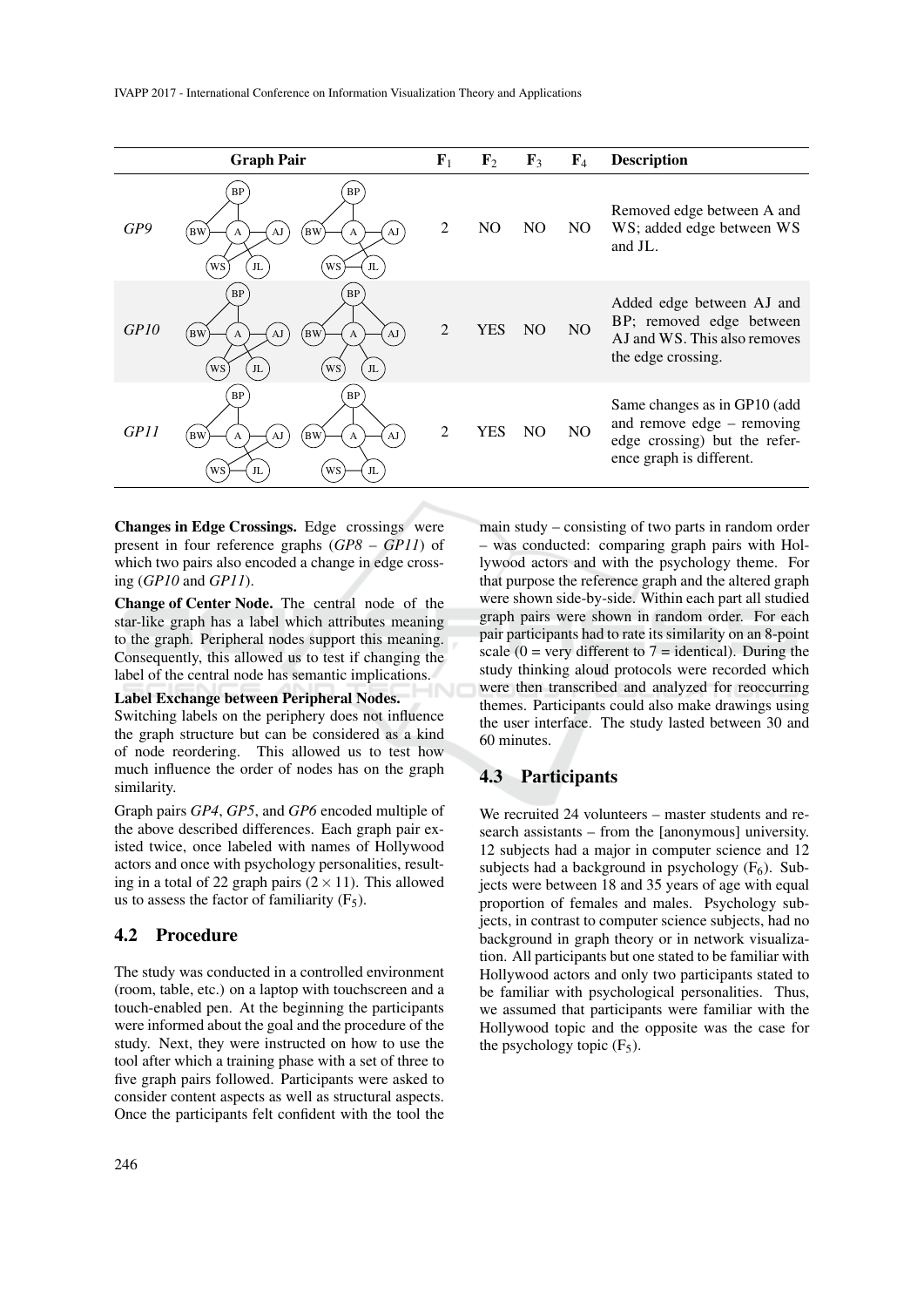### 5 RESULTS

Table 2 lists the distribution of the ratings for the individual graphs of the Hollywood set. Ratings of the psychology graph pairs did not differ substantially from the Hollywood graph pairs (as also confirmed by statistical analysis which showed no influence of the graph topic on the ratings, see below) and are thus not listed due to space restrictions. Informal inspection of these distributions revealed three patterns which will be described in detail in the following. We will also amend the discussion with insights gained from the analysis of the thinking aloud protocols (see Table 3).

+ Dominant similarity ratings correspond to graph pairs with small structural differences which do not alter the meaning of the graph (*GP1*, *GP3*, *GP4*, and *GP7*). Analysis of the think aloud protocols revealed that participants realized that structure and content of *GP1* did not change despite switching the labels of two nodes. Graph pairs *GP3*, *GP4*, and *GP7* have structural differences in the sense that one edge has been added. Contrary to *GP1* they have no label changes. As expected, the participants focused on edge related aspects (19, 16, and 20 statements, respectively). An interesting observation could be made for *GP3* where participants specifically stressed the newly added connection between *Angelina Jolie* and *Brad Pitt* which is also meaningful in a real-life context where both are in a relationship with each other.

− Graph pairs where the label of the central node (i.e., context node) changed (*GP2*, *GP5*, *GP6*, and *GP8*) received predominant dissimilar ratings with the majority of participants noting a change in context. More specifically, with respect to *GP2*, 22 statements of the thinking aloud protocols were concerned with a context change (actor  $\rightarrow$  musician) and 16 statements were related to different content. The statements regarding *GP5*, *GP6*, and *GP8* were very similar. In all three instances, the respondents mentioned that the location of the context node changed (that is, it has been moved to the periphery) (19x, 14x, 21x), highlighted the change in the focus of the relationships  $(13x, 14x, 11x)$ , and noted the deleted edge which formerly connected the persons to their profession (10x, 11x, 7x).

± Bipolar similar/dissimilar ratings correspond to graph pairs with both structural and content changes (*GP9*, *GP10*, and *GP11*). Interestingly, all these graph pairs together with *GP8* (also having a partly bipolar rating) have a reference graph with an edge crossing. The bipolar rating distribution is also reflected in the participants' statements. About half of the respondents mentioned edge changes (13x, 12x, 15x). Others, in turn, primarily focused on content

Table 2: Rating distribution for the Hollywood graph pairs and rating modes(s). Ratings: *very different* (0) to *identical* (7). Background color reflects the number of ratings from white (0) to blue (max),  $D =$  distribution type,  $M =$  median.

| GP              | D         | <b>Ratings</b> |                |   |                |                |                | M              |                |                |
|-----------------|-----------|----------------|----------------|---|----------------|----------------|----------------|----------------|----------------|----------------|
|                 |           | 0              | 1              | 2 | 3              | 4              | 5              | 6              | 7              |                |
| GPI             | $^+$      | 0              | 0              | 0 | 1              | 1              | 3              | 8              | 11             | 6              |
| GP <sub>2</sub> |           | 3              | 5              | 8 | 1              | 1              | 3              | $\overline{2}$ | 1              | 2              |
| GP3             | $\pm$     | $\theta$       | 0              | 4 | $\overline{2}$ | $\overline{2}$ | 7              | 8              | 1              | 5              |
| GP4             | $^{+}$    | $\overline{2}$ | 0              | 4 | 3              | $\overline{2}$ | 9              | 3              | $\theta$       | 5              |
| GP5             |           | 5              | 5              | 8 | $\overline{2}$ | $\overline{0}$ | $\overline{2}$ | $\overline{2}$ | $\theta$       | 2              |
| GP6             |           | 7              | 4              | 7 | 1              | 1              | $\overline{4}$ | $\theta$       | $\theta$       | $\overline{2}$ |
| GP7             | $\ddot{}$ | 0              | 0              | 1 | 3              | 1              | 9              | 8              | $\overline{2}$ | 5              |
| G P8            | 士         | $\overline{2}$ | 6              | 7 | $\overline{2}$ | $\theta$       | 6              | 1              | $\Omega$       | 2              |
| GP9             | $\pm$     | $\theta$       | 1              | 8 | 5              | $\theta$       | 6              | $\overline{2}$ | $\overline{2}$ | 3              |
| GPI0            | $\pm$     | 3              | 1              | 7 | $\theta$       | 3              | 7              | $\overline{2}$ | 1              | 4              |
| <b>GP11</b>     | $^{+}$    | 0              | $\overline{2}$ | 7 | $\overline{2}$ | 4              | 7              | $\overline{2}$ | $\theta$       | 4              |

aspects, noting, for example, the formation of groups (5x), the unclear meaning of edges (5x), or the focus on relationships (11x). It seems that several different factors influenced the participants' ratings.

Next, we tested the influence of the above described factors  $(F1-F6)$  on the perceived graph similarity rating using a regression. Due to the ordinal response scale and the within-subject design we used general estimating equations (GEE) with an ordinal logistic regression model and the factors  $F1 - F6$  as predictors (for an introduction to GEE models see, e.g., Hardin and Hilbe, 2012). Missing responses (3 out of  $24 \times 22$ ) were excluded from the analysis. All factors relating to changes were compared by selecting the *no change* condition as reference category. GEE model estimates are shown in Table 4, significant factors are written in italics. To complement the evaluation, we also assessed differences in the ratings between specific graph pairs in order to develop a better understanding of the significant predictors. For that purpose we used pairwise Wilcoxon signed-rank tests with a significance level of .05. For reasons of comparability, however, we will restrict pair-wise comparisons to graph pairs which only have one difference in graph changes (e.g., one vs. two added edges) or have the same changes in the reference graphs. In the following, we discuss the GEE results in more detail.

F<sup>1</sup> - Number of Visually Apparent Edge Changes: The number of added and removed edges showed to be a significant factor lowering the similarity rating both for one edge  $(B = -1.510, \text{ OR } = 0.22)$  and two edge differences  $(B = -1.897, OR = 0.15)$ . This result was expected, as it seems natural that larger changes lead to lower similarity. This was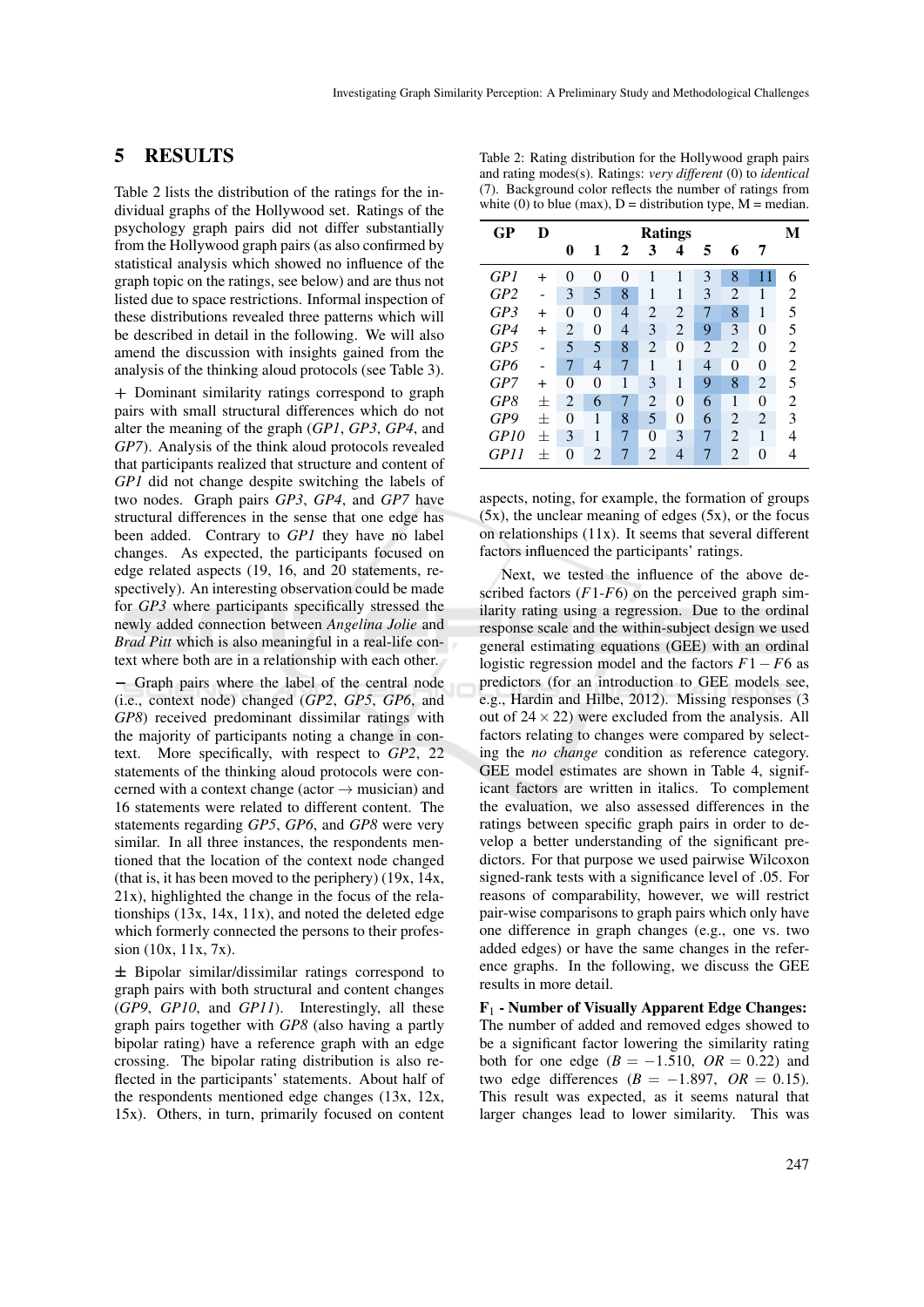| #               | <b>Most frequent statements</b>                         |                                                    |                                                         |  |  |  |  |
|-----------------|---------------------------------------------------------|----------------------------------------------------|---------------------------------------------------------|--|--|--|--|
| GP <sub>1</sub> | l 20<br>arrangement<br>different                        | 12<br>arrangement<br>not important                 | ∎ 7<br>content<br>identical                             |  |  |  |  |
| GP2             | -22<br>context<br>changed                               | $\blacksquare$ 16<br>content<br>different          | $\blacksquare$<br>graph does<br>not make<br>sense       |  |  |  |  |
| GP3             | -19<br>extra edge                                       | l 15<br>relationship<br>BP & AJ                    | - 6<br>graph does<br>not make<br>sense                  |  |  |  |  |
| GP4             | -16<br>extra edge                                       | $\blacksquare$ 10<br>arrangement<br>different      | $\blacksquare$ 10<br>relationship<br><b>BP &amp; BW</b> |  |  |  |  |
| GP5             | <b>19</b><br>location of<br>category<br>changed         | $\blacksquare$ 14<br>focus is on<br>relationships  | $\blacksquare$ 10<br>deleted edge<br>to profession      |  |  |  |  |
| GP6             | $\blacksquare$ 14<br>location of<br>category<br>changed | -13<br>focus is on<br>relationships                | $\blacksquare$ 11<br>deleted edge<br>to profession      |  |  |  |  |
| GP7             | $\blacksquare$ 12<br>extra edge                         | - 8<br>edge changed                                | $\sqrt{6}$<br>meaning of<br>edges unclear               |  |  |  |  |
| GP8             | $\sqrt{21}$<br>location of<br>category<br>changed       | ∎ 11<br>focus is on<br>relationships               | ∎ 7<br>deleted edge<br>to profession                    |  |  |  |  |
| GP9             | $\blacksquare$ 13<br>edge changed                       | $\blacksquare$ 13<br>deleted edge                  | 5<br>content                                            |  |  |  |  |
| GPIO            | 12<br>edge changed                                      | to profession<br>$\blacksquare$ 6<br>edge crossing | identical<br>$\blacksquare$ 5<br>formation of<br>groups |  |  |  |  |
| GPII            | 15<br>edge changed                                      | edge crossing                                      | l 5<br>meaning of<br>edges unclear                      |  |  |  |  |

Table 3: Three most frequent statements for each graph pair.

also confirmed by a pairwise Wilcoxon signedrank test comparing *GP*5 with *GP*6 which differ only in one edge (changing one vs. two edges,  $Z = -3.471, p = .001$ .

 $\mathbf{F}_2$  - Changes in Edge Crossings lower the rating significantly  $(B = -0.771, \text{ OR } = 0.46)$ . The significance of this factor could be confirmed by comparing ratings of *GP*9 and *GP*10, both having two edge changes, but only one graph pair has an edge crossing change  $(Z = -3.801, p < .001)$ .

 $\mathbf{F}_3$  - Change of Center Node is the factor which lowers the rating by the largest extent  $(B = -3.221$ ,  $OR = 0.04$ . This is also supported by a Wilcoxon pairwise test of *GP*1 and *GP*2 which both have a label change – once on the periphery and once in the center  $(Z = -4.120, p < .001)$ . The central node change seems to dominate over the size of visual edge changes. As an example, graph pairs *GP*5 and *GP*6 have the same central node change. Both graph pairs have also a visual edge change, but of a different size (one or two). Interestingly, the subjects rated both graph pairs similarly  $(Z = -0.403, p = .687)$ .

F<sup>4</sup> - Label Switch Leading to Visual Rearrangement does not have a significant impact on the rating  $(B = -0.121, \text{ OR } = 0.89)$ . Analysis of the think aloud protocols showed that most users recognized the irrelevance of these label changes on the graph structure. Thus, they did not consider them in their ratings.

 $\mathbf{F}_5$  - Familiarity with the Graph Topic does not influence the rating significantly in our case  $(B = 0.102$ ,  $OR = 1.11$ ). Thinking aloud indicates that the participants paid attention to the same visual and structural factors in both cases. The users could infer meaning changes even for the psychology graphs despite their unfamiliarity. This result should, however, be interpreted with caution as not all graphs may be easily interpreted when users are unfamiliar with the topic. In our case, both conditions included names of personalities and consisted of a very small number of nodes. This could have eased their interpretation.

F<sup>6</sup> - Users' Professional Background was not a significant factor ( $B = 0.092$ ,  $OR = 1.1$ ). This suggests that the readability of changes in small labeled graphs with a star-shaped structure is irrespective from graph theory knowledge and visualization background.

# 6 DISCUSSION – LESSONS LEARNED

Apart from the results gained by the study described in this paper we could also identify methodological challenges for the investigation of the perception of graph similarity.

In general, it may seem preferable to use realistic datasets for the investigation of visualizations. For the investigation of the perception of similarity of graphs, however, in most cases only synthetic datasets are advisable because a significant subset of variations of features has to be analyzed. These variations are usually not available in a realistic dataset and have to be constructed according to the research questions. In addition, the previous knowledge of the participants of the study, which has some relationship to the content of a dataset, has also to be taken into account. In our investigation, this knowledge did not have much influence on the results. Nevertheless, there is some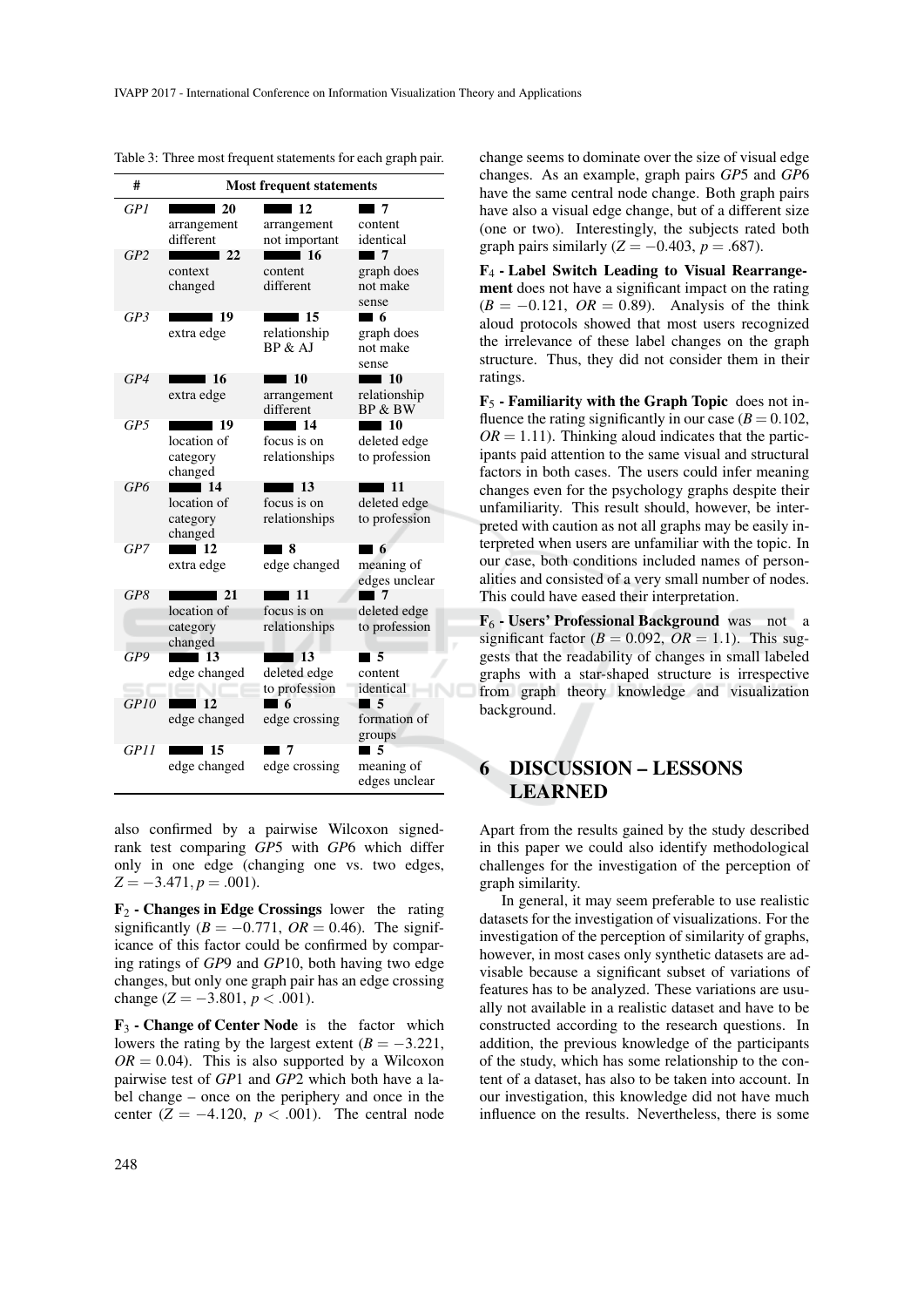Table 4: GEE predicting the effect of the tested factors on the perceived graph similarity rating. Odds ratios (OR) are calculated by exponentiation of the B coefficient. Reference categories for the individual predictors are given in brackets and significant predictors are highlighted in italics.

| <b>Predictor (reference)</b>              | B        | OR       | 95% CI                    |
|-------------------------------------------|----------|----------|---------------------------|
| $F_1$ – Nr. of edge changes (0)           |          |          |                           |
| 1 edge change                             | $-1.510$ | $0.22**$ | $-2.08$ to $-0.94$        |
| 2 edge changes                            | $-1.897$ | $0.15**$ | $-2.59$ to $-1.20$        |
| $F_2$ – Edge crossing change (no)         | $-0.771$ | $0.46*$  | $-1.41$ to $-0.13$        |
| $F_3$ – Label Change with meaning (no)    | $-3.221$ | $0.04**$ | $-3.90$ to $-2.54$        |
| $F_4$ – Label change without meaning (no) | $-0.121$ | 0.89     | $-0.56$ to $0.32$         |
| $F_5$ – Graph topic (Hollywood)           | 0.102    | 1.11     | $-0.18$ to $0.38$         |
| $F_6$ – Profession (Computer Science)     | 0.092    | 1.10     | $-0.64$ to $0.83$         |
|                                           |          |          | $p < .05$ ; ** $p < .001$ |

indication that in other studies this influence was significant (e.g., Shah and Hoeffner, 2002). Further research has to identify the reasons for the presence or absence of this influence.

The different features of the graphs have to be investigated systematically. There is a large amount of features which can influence the perception of similarities of graphs. In our investigation we only used the number of edges, edge crossings, and content (specifically, node labels) as features influencing the behavior of the participants. Our first results suggest that content plays an important role and changing the label of the central node is more relevant than changing the label of peripheral nodes. Changes in the number of edges and edge crossings also have some influence. It depends on the preference of the participants which aspects are more important to them. If both types of changes (content and structure) are present, a bipolar distribution of the similarity ratings can occur, indicating that there are two distinct groups of participants, one taking content more into account, and the other for whom structure is more important. However, there are still many open issues in this context (e.g., are semantic changes distinguished from visualonly changes, that is, changes where the data stays the same but the layout changes), and many other features of graphs have to be investigated. The systematic variation is essential for the investigation, especially the combination of various features. In our case it was combining number of edges, number of edge crossings, and labels of graphs. Even developing an investigation plan for the variation of such a limited amount of features was challenging. We had especially to take into account that the cognitive load on the participants was manageable. Experience shows that participants are only able to rate a limited number of graph pairs in one experiment. Therefore, we think that a number of investigations following each other has to be conducted to study a relevant part of all possible variations.

We did not provide the participants with interac-

tion possibilities to avoid confounding effects. It can be argued that, for example, the number of edges or the change of node labels can be detected more easily when the possibility of highlighting is provided. Therefore, the influence which edges or edge crossings play have to be studied in isolation without taking the confounding factors of interaction into account. This also indicates that a number of consecutive studies with an increasing amount of complexity and interactivity should be conducted.

## 7 CONCLUSIONS

We think that the challenge of developing an appropriate dataset and appropriate stimuli (i.e., variations of visualizations) for evaluation purposes is sometimes underestimated. For systematic basic research in this area which can uncover the influence of individual features of a visualization, this activity is nevertheless necessary. In this paper, we try to demonstrate issues related to this question using the example of graph comparison. We also provided a first overview of contributing factors which are relevant in this area. This is by no means a comprehensive list of such factors. We intend to investigate this issue in more detail in future work. Based on this work, we want to conduct several studies with graphs of increasing complexity and interactivity to identify influencing factors for graph comparison. We already presented first tentative results of such a study. The goal of this work is to develop guiding principles for the design of graphs which can support graph comparison efficiently.

#### **REFERENCES**

Archambault, D. (2009). Structural differences between two graphs through hierarchies. In *GI*, pages 87–94.

Archambault, D. and Purchase, H. (2012). The mental map